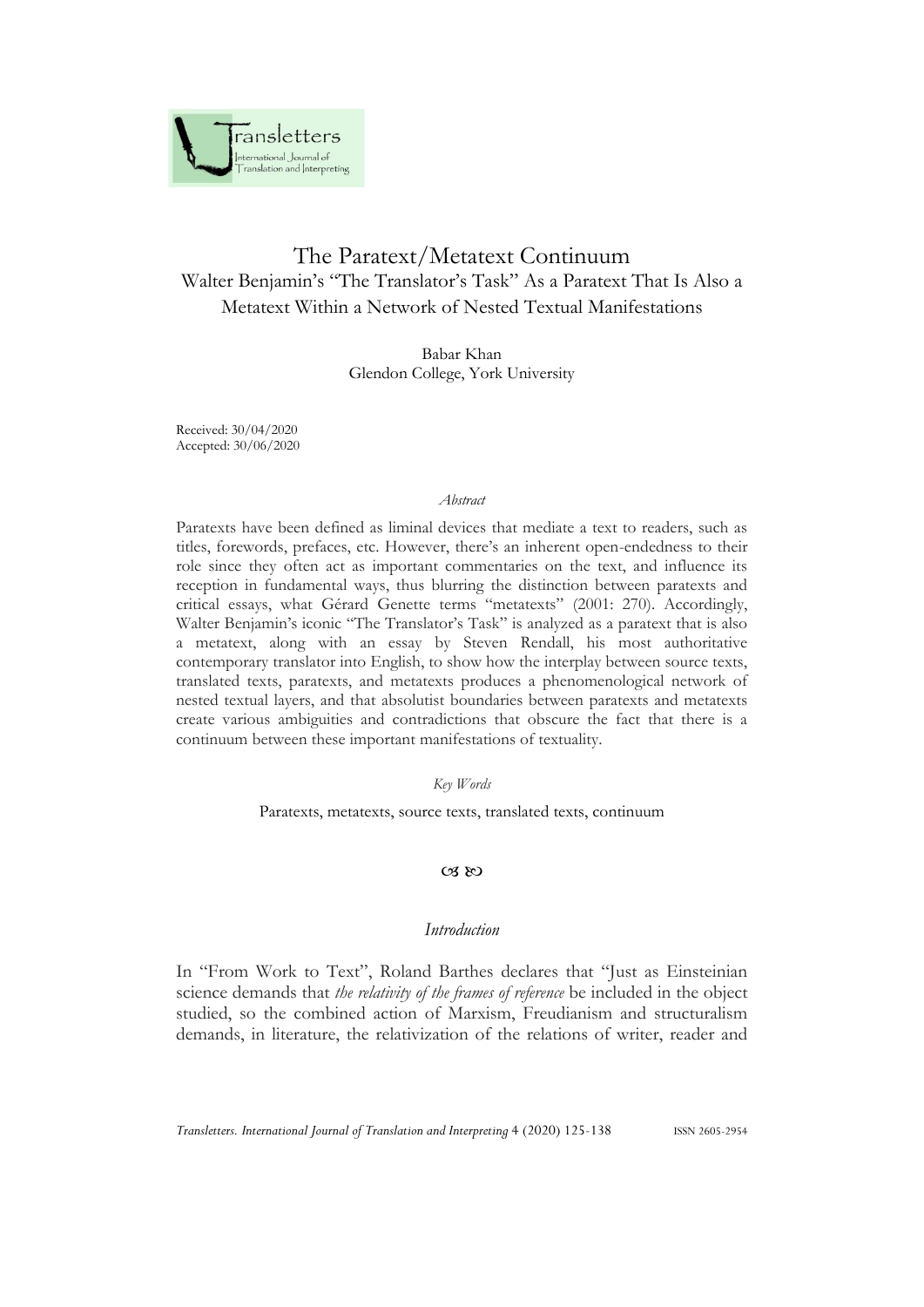observer (critic)." (Barthes, 1988: 156). He proposes, in contrast to the old classical, Newtonian idea of the Work, a new, more relativistic, phenomenological concept which he calls Text. He states that the Text is "a methodological field" (p. 157), and that it cuts across "the work, several works" (p. 157), that whereas the Work represents the stopping point of the signified, the Text "practises the infinite deferment of the signified, is dilatory…" (p. 158). This plurality is radically intertextual, it is not marked by a process of filiation, like the Work, but by a ludic interplay that is akin to a network, wherein the Text extends itself "as a result of a combinatory systematic" (p. 161), which Barthes likens to biological systems, a profusion and patterning of the weave.

It is with this in mind that I propose to explore a continuum of textuality that embodies these principles, where the interplay between source texts, translated texts, paratexts, and metatexts produces a kind of phenomenological network of nested textual layers: Walter Benjamin's "The Translator's Task" (Rendall, 1997: 151-165), translated by Steven Rendall in a special issue of the journal *TTR* (1997, Vol. 10, no 2) entirely dedicated to Benjamin's iconic essay, and Rendall's critical discourse around that, specifically his article "Translation, quotation, iterability" appearing in the same issue (Rendall: 167-189).

Of course, Benjamin wrote "The Translator's Task" (hereafterTTT) as a preface to his translation into German of Baudelaire's *Tableaux parisiens* poems (part of *Les Fleurs du mal*), so TTT is itself part of a paratextual/metatextual nexus, and Rendall's critical discourse is a paratext/metatext to his own translation of a paratext/metatext, which is found in an issue of a journal that is a paratextual/metatextual locus in its entirety for TTT. So this investigation will unravel the extent to which TTT and "Translation, quotation, iterability" is a paratext, or metatext, or non-binary hybrid combination of both, or some other manifestation of textuality, depending on the frame of reference. One of the main starting points and core theoretical constructs of the analysis will be Gérard Génette's paratextual typology, outlined in *Paratexts: Thresholds of Interpretation*, the English translation by Jane E. Lewin of *Seuils*, originally published in French in 1987.

# *1. Genette's Paratextual Typology*

In the foreword to the book, Richard Macksey succinctly defined paratexts as "those liminal devices and conventions, both within the book (*peritext*) and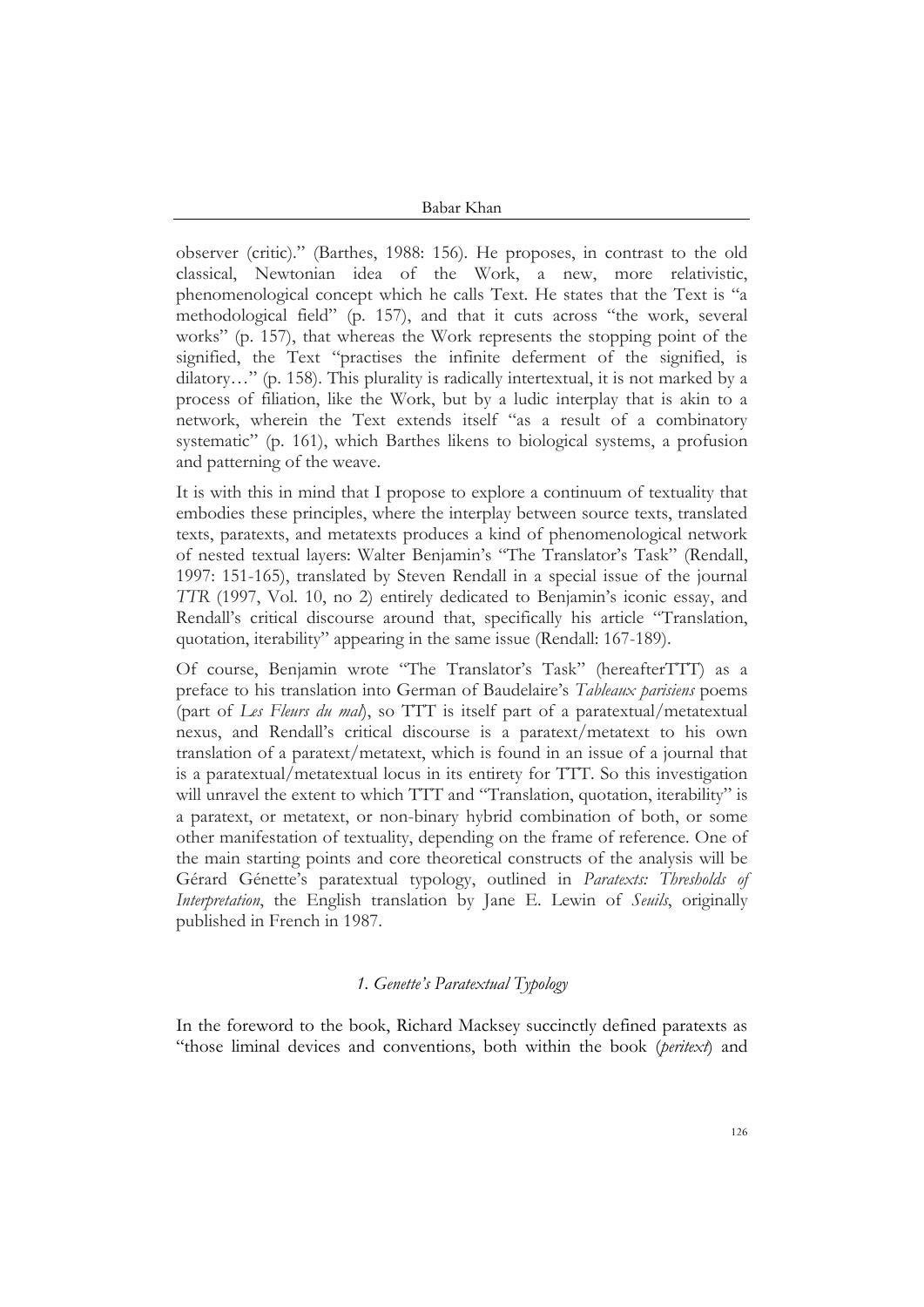outside it (*eptitext*), that mediate the book to the reader: titles and subtitles, pseudonyms, forewords, dedications, epigraphs, prefaces…" (Genette, 2001: xviii). Genette himself described the paratext as "More than a boundary or a sealed border, the paratext is, rather, a *threshold*, […]. It is an 'undefined zone' between the inside and the outside, a zone without any hard or fast boundary on either the inward side (turned toward the text) or the outward side (turned toward the world's discourse about the text)" (Genette: 2). Further, Genette states that "By definition, something is not a paratext unless the author or one of his associates accepts responsibility for it" (Genette: 9). However, later in the book, Genette includes allographic prefaces, those not written by the author of the text, in his purview of paratexts (Genette: 263), and mentions instances of prefaces by translators, which is precisely what this present analysis is concerned with.

In a footnote, Genette declares that "In the case of a translation, the preface may be signed by the translator, as we have just seen. The translator-preface writer may possibly comment on, among other things, his own translation; on this point, and in this sense, his preface then ceases to be allographic." (Genette: 264). So, not only does he seem to include translators' prefaces in his paratextual typography, but also appears to acknowledge the status of the translator as an author in his or her own right, insofar as the translator comments on the translation. Thus, there's an inherent ambiguity in Genette's definition of paratexts. This ambiguity is only intensified when he declares that "Nevertheless, the critical and theoretical dimension of the allographic preface clearly draws it toward the border that separates (or rather, toward the absence of a border that does not sharply separate) paratext from metatext and, more concretely, preface from critical essay." (Genette: 270) In an earlier work, *Introduction à l'architexte*, Genette had defined metatextuality as "The transtextual relationship that links a commentary to the text it comments upon (without necessarily citing it)." (Genette, p. xix) He further declares, wittily, that "All literary critics, for centuries, have been producing metatext without knowing it." (*ibid*) Thus, the metatext encompasses all of literary criticism, and because of its enormous scope, Genette defers delving into a systematic exploration of it. Nevertheless, it does point to the fact that a paratextual preface might not only present the text to the external context, but also contain critical metatextual discourse, as is often the case. Accordingly, it is that hybridity and ambiguity that I would like to explore further in this analysis, as well as the resulting continuum of textual manifestations that it produces.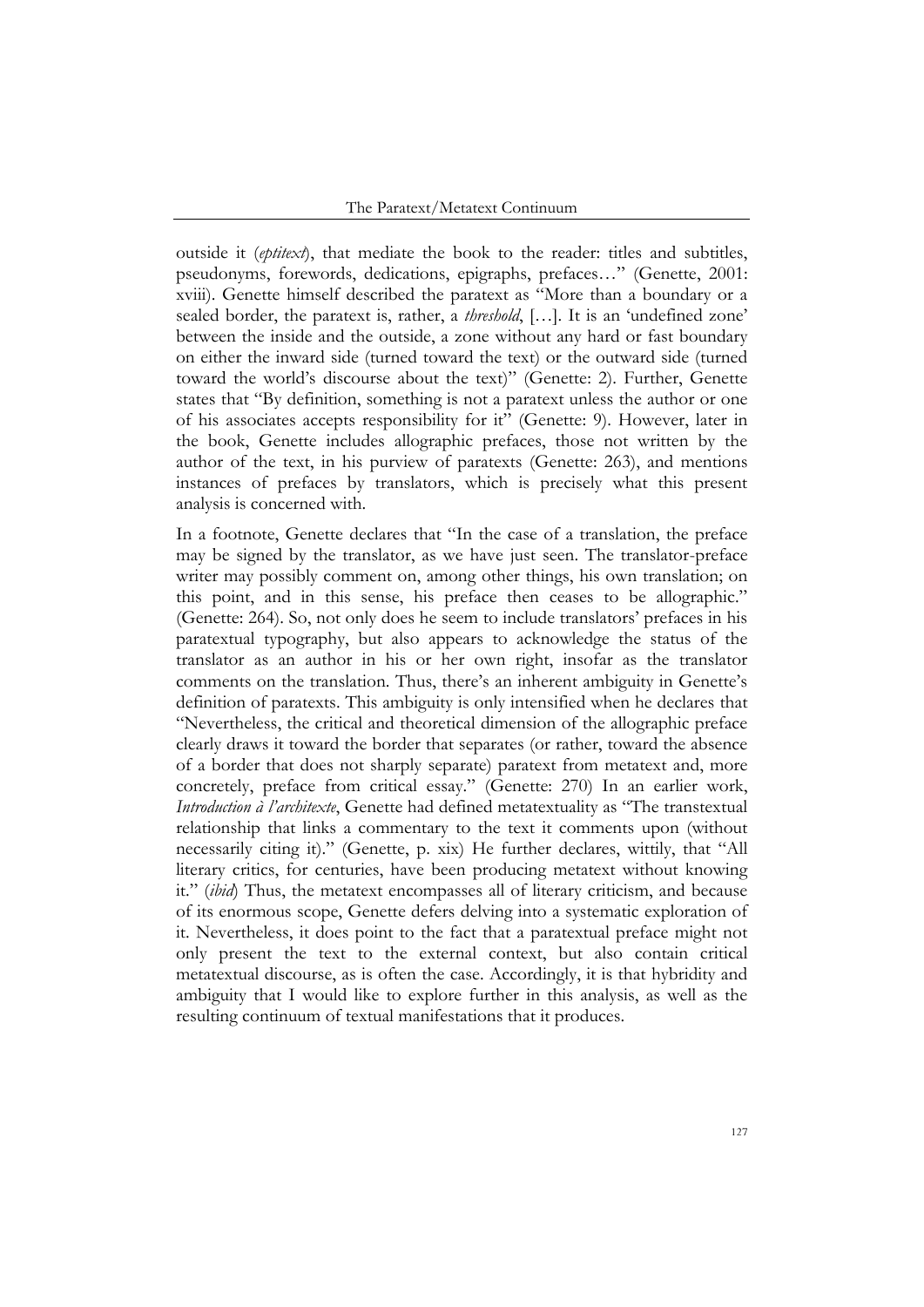# *2. Further Critical Discourse on Paratexts by Later Scholars: Gürcağlar*

The ambiguities, contradictions, and complexities of Genette's foundational paratextual typology are taken up by further critical discourse on paratexts, and elaborations/additions to the idea of paratextuality, by later scholars who embody what I term "the continuing life of paratexts"—following Walter Benjamin's iconic notion in TTT that translations represent the "F*ortleben*" or "continuing life" of texts, and also Caroline Disler's assertion in another issue of *TTR* that the use of the term "afterlife" in traditional Benjamin scholarship is a mistranslation of "*Fortleben",* that translation in TTT is another step in the original's continuing life (Disler, 2011: 183-221).

Towards the end of his book on paratexts, Genette declares that he has "left out three practices whose paratextual relevance seems undeniable, but investigating each one individually might demand as much work as was required here in treating this subject as a whole. The first of the three practices is *translation*…" (Genette: 405). In "What Texts Don't Tell: The Uses of Paratexts in Translation", a seminal article in the continuing life of paratextuality, Sehnaz Tahir Gürcağlar critiques Genette's relegation of translation to an activity that merely has "paratextual relevance" (Tahir Gürcağlar, 2002: 45). This places translations in a subordinate hierarchical role in relation to source texts, and restricts their agency in a number of important phenomena where translation has central implications, not the least of which is the fact that, citing Benjamin, translation is the means through which source texts attain an "afterlife" (p. 46) or "continuing life", a notion that this essay is integrally concerned with. Gürcağlar also presents very useful terminological distinctions that assimilate and categorize various manifestations of translational textuality, namely between "text", which refers to a translated text and indicates that she considers a translated text to be a text in itself and not exclusively a paratext; "extratexts", which "refer to the general meta-discourse on translation circulating independently of individual translated texts" (p. 44); and "paratexts", which "refer to presentational materials accompanying translated texts and the text-specific meta-discourses formed directly around them." (p. 44) Again, this can be applied to this investigation, since Benjamin's TTT can be regarded as an extratextual phenomenon given that it is a metadiscourse *par excellence* on translation that is almost always published independently of the translated Baudelaire poems that it is supposed to form a preface to. Further, Rendall's "Translation, quotation, iterability" can be considered a "paratext" in this sense, since it's part of the presentational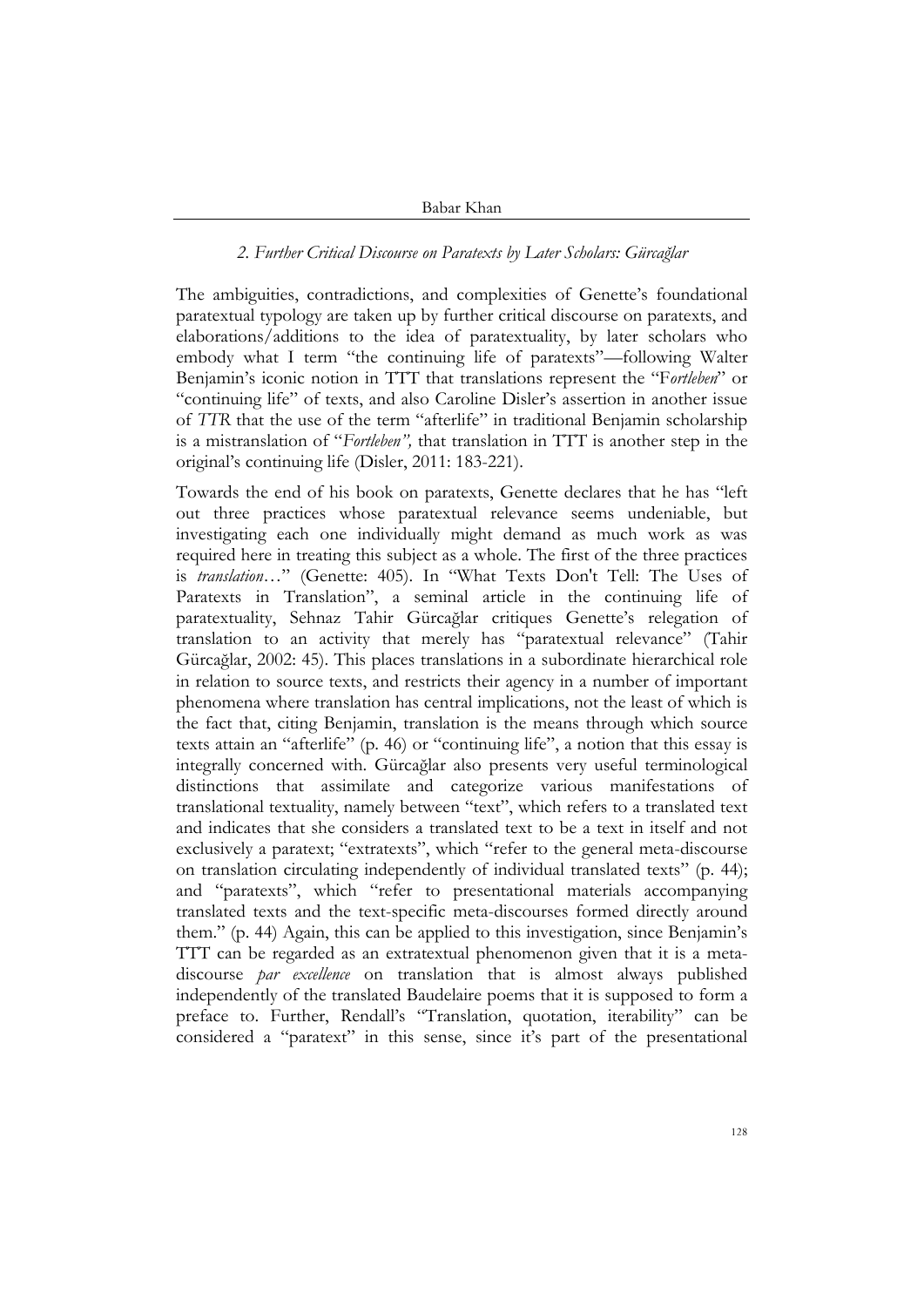material that accompanies Rendall's translation of TTT and is a text-specific meta-discourse around TTT.

### *3. Further Critical Discourse on Paratexts by Later Scholars: Batchelor*

Another scholar in the continuing life of paratexts, Kathryn Batchelor, presents an entire book titled *Translation and Paratexts* in order to provide a comprehensive overview of paratextuality and its definitions, uses, functions, categorizations, contradictions, ambiguities, and boundaries, as it pertains to translation. In discussing notions emanating from Genette of translation as paratext, that translations "serve as commentary on the original text" (Genette: 405), in the sense that they offer "an elucidation of how the text itself (that is, the original) is to be understood" (Batchelor, 2018: 19), Batchelor states that they would have to be viewed comparatively, for example with the original and its translation side by side:

For readers to benefit from the translation's ability to serve as commentary on the original text, they would, of course, have to be aware of the distance and differences between the original text and its translation, or in other words would have to read them in a comparative mode. They would also need some awareness of the potential alternative readings not chosen by the translator for a translation can only act as commentary insofar as it reveals decisionmaking processes. (Batchelor, 2018: 20)

In that sense, Walter Benjamin's translations of Baudelaire's *Tableaux parisiens* poems can be read as paratexts, since, as we learn from Steven Rendall's article "Translation, quotation, iterability", they were published "along with the original French text of each poem, which was printed on the left-hand page, facing Benjamin's translations on the right-hand page." (Rendall: 184-185) Of course, as Batchelor notes, the caveat as far as Genette is concerned, in this specific instance, is that "the translator would need to work closely with the author, or, better still, be the author". (Batchelor: 20) However, again, this linking of paratexts and translations with authorial intention and allyship is full of ambiguities and contradictions, given that Genette considers allographic posthumous prefaces, those written after the death of the author, to be part of his paratextual typology as well:

All those prefaces are obviously produced posthumously, that is, after the death of the author of the text. That possibility, from which the authorial preface is, of course, excluded, is the one thing that distinguishes the temporal occasions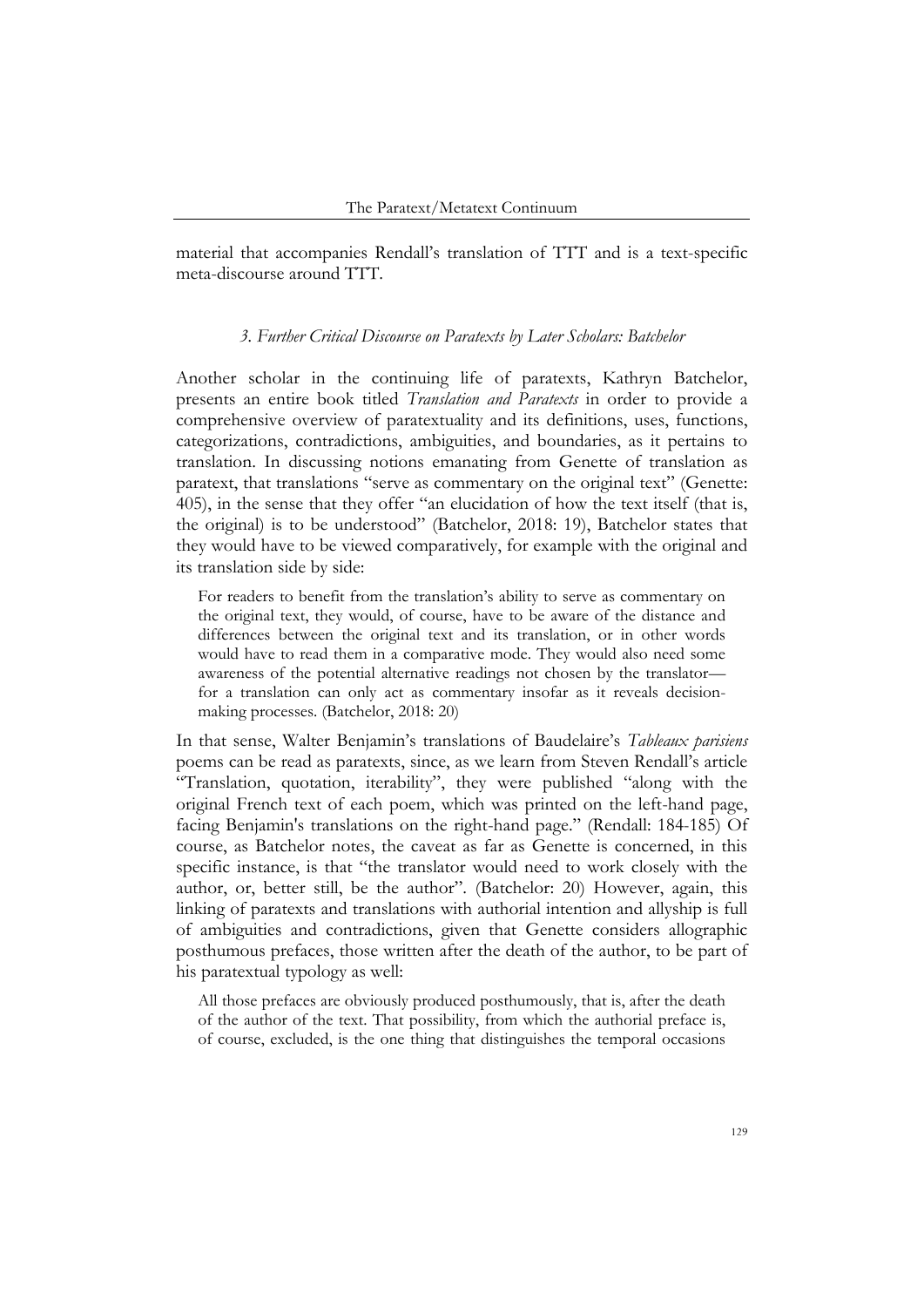of the allographic preface; thus an allographic preface may be original (for a first edition), later (for an anthumous republication or a translation), or delayed (these are generally posthumous). (Genette: 263-4)

This is where Genette appends his famous note regarding translators' prefaces that we saw above, that it ceases to be allographic if the translator comments on his own translation. According to Batchelor, given that Genette views translations as later versions of the original text (Batchelor: 21), the bestowal of authorship on the translator "suggests that the translator is to be considered author of the translation process, but not of the final product; the work of the translator, and the responsibility for it, is to some extent embedded in the translated version, yet the text itself still belongs fully to the author." (p. 22) Batchelor goes on to say that this conservative position runs against the current view of translation that sees it as a "creative process of rewriting" (p. 22), and this is reflected in contemporary post-Genette scholarship around paratextuality, as we shall see below.

Sehnaz Tahir Gürcağlar posits that translators' prefaces should not be classified as either authorial or allographic but "handled separately in a category of their own". (Batchelor: 30; Tahir Gürcağlar, 2013: 93). Accordingly, another scholar, Sharon Deane-Cox, proposes the designation of "translatorial paratext" (Batchelor: 30; Deane-Cox, 2014: 29) to distinguish material by translators as opposed to authorial or other third-party paratexts. Evelyn Dueck creates even further categories, namely the translatorial peritext and epitext, those authored and emanating directly from the translator, and translated peritexts and epitexts, referring to translated source text paratexts (Batchelor: 31; Dueck, 2014: 213).

Batchelor also proposes an updated definition of the paratext that does away with Genette's problematic idea of authorial intention or allyship, one in which a translated text is a text in its own right, with its own paratexts, and which does not specify where a paratext needs to be placed relative to a text: "A paratext is a consciously crafted threshold for a text which has the potential to influence the way(s) in which the text is received." (Batchelor: 142) Further, she outlines a more focused mode of differentiation between paratext and metatext, which is centrally relevant to this present analysis. As we saw earlier, Genette had posited that metatextuality embraces all of critical discourse, and that the border between a preface and critical discourse was fluid and ambiguous. Batchelor states that the term *metatext* "functions only in relational terms: in other words, a text is a metatext in relation to the specific text upon which it comments." (Batchelor: 149). Thus, it can act in a complementary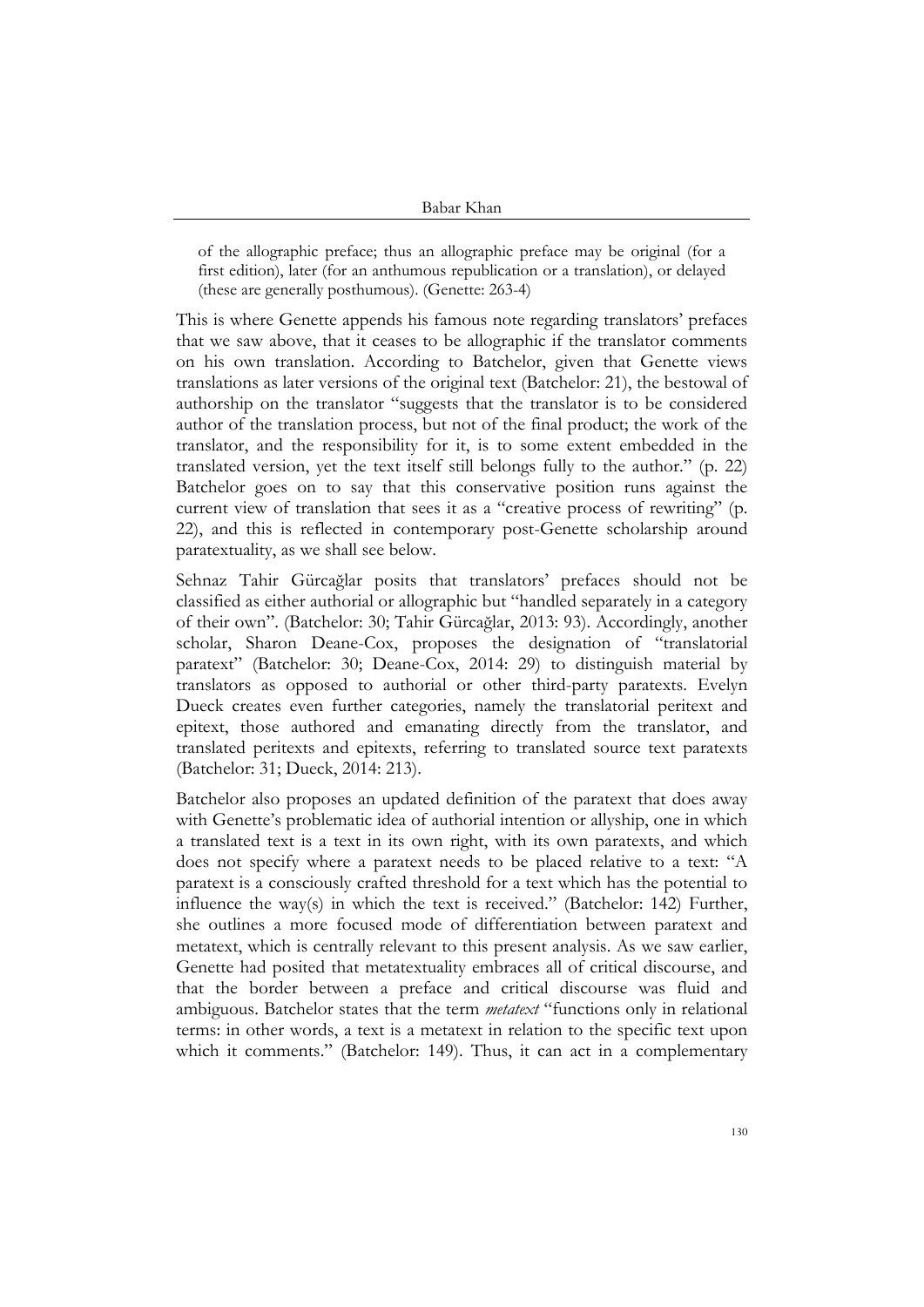manner with the term *paratext*, and the distinction would be that "A paratext is a threshold to the text. A metatext is a commentary on the text." (p. 149). This obviously causes significant overlap, as Batchelor herself notes, since "paratexts often comment on a text as a means of providing a threshold to it." (p. 151), and that paratexts can be metatextual, providing commentary on the text, and metatexts can be paratextual, being consciously crafted thresholds to the text. Genette himself acknowledged the fluidity between paratext and metatext, with the suggestion, according to Batchelor, that it would perhaps be excessive and unfruitful to "impose stricter borders around the paratext" (p. 151). She concludes that the best approach would be case by case, depending upon the research framework and question adopted. This is why I have used the term "continuum" to characterize the paratext/metatext polarity. Nevertheless, within that continuum, gradations of varying textuality can be more precisely focalized, and that is what this analysis has concentrated on.

### *4. Paratextual Analysis of Walter Benjamin's "The Translator's Task"*

Now that we have established a thorough critical framework, with an analysis of Genette's classical typology for paratexts/metatexts, and those of later scholars up to the contemporary period, we can proceed with a paratextual analysis of the concrete manifestations of textuality that this study is concerned with, namely Walter Benjamin's "The Translator Task" (Rendall, 1997: 151- 165) and Steven Rendall's "Translation, quotation, iterability"(Rendall, 1997: 167-189).

As mentioned previously, I will be using Steven Rendall's translation of Walter Benjamin's iconic essay on the hermeneutics of translation and its metaphysical function, published in 1997 in the translation studies journal *TTR*, in a special issue entirely dedicated to TTT. Benjamin wrote TTT as a preface to his translation into German of Baudelaire's *Tableaux parisiens* poems (part of *Les Fleurs du mal*). However, there's no direct mention of Baudelaire or his poetry or Benjamin's translation decisions in TTT. Instead, it seems to be a metatext on the act of translation itself. Translation is to be a conduit for revelation and for uncovering a "pure language" ("*reine Sprache*") that reveals its divine origins in the creative Word of Genesis. Benjamin is not interested in the idea of language and translation rendering meaning or information in the conventional sense, it doesn't represent for him the essence of a text. What is essential, however, is the transmission of what Benjamin calls "the incomprehensible,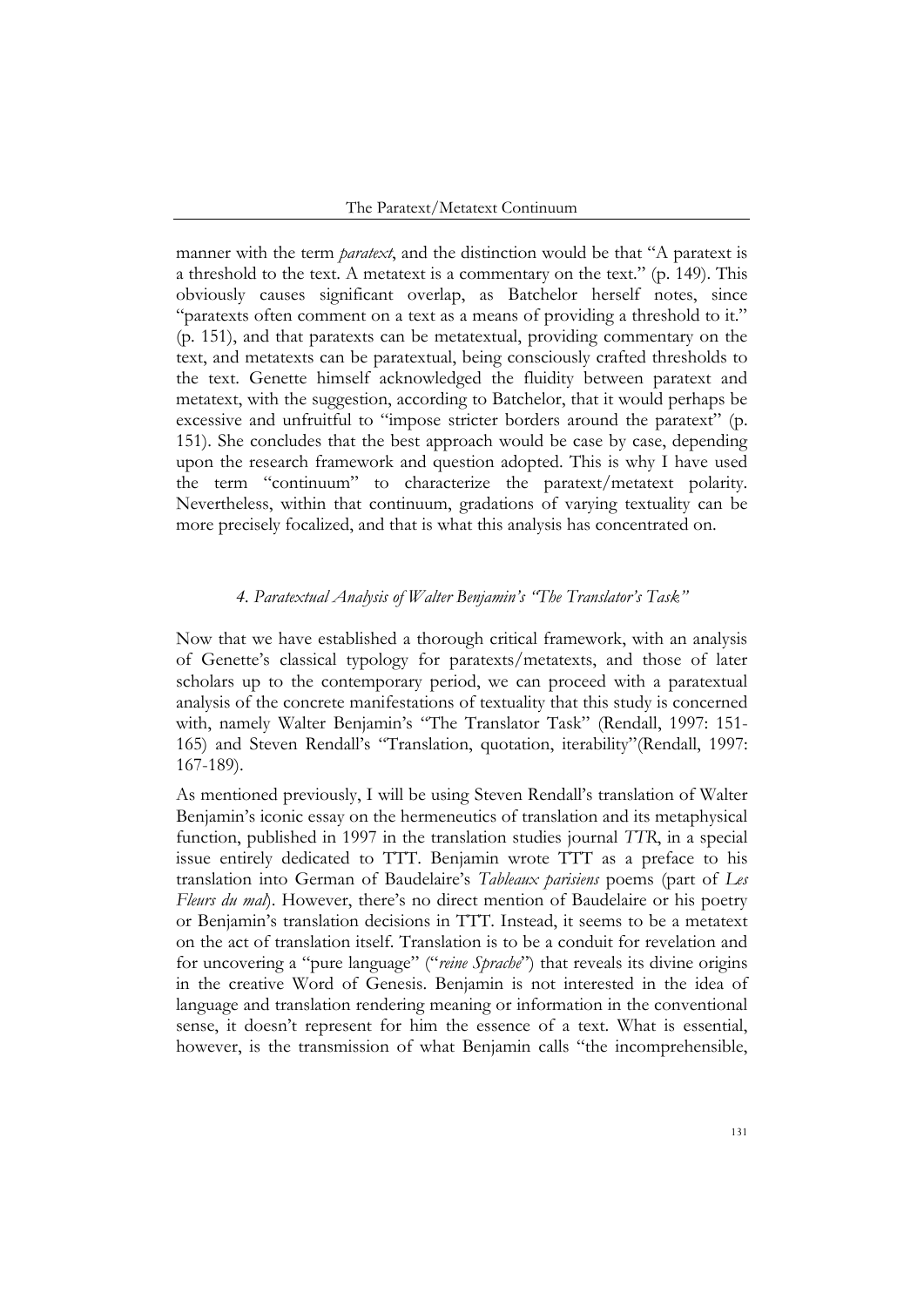the secret, the 'poetic'" (Rendall: 152). In order to do that, languages need to be brought together in translation so that the pure language inherent in all languages can emerge. This cannot be achieved through the old paradigm of sense-for sense translation, handed down from Cicero and St. Jerome, etc., but through a kind of transfigured literal translation that breaks apart the syntax of the target language, the conventional, discursive network of associations, and allows the "poetic", the "ineffable", the "*reine Sprache*" to come through:

Freedom does not gain in standing from the communication's meaning; it is precisely fidelity's task to emancipate translation from the meaning. Rather, freedom demonstrates in the translation's own language what it can contribute to the service of pure language. To set free in his own language the pure language spellbound in the foreign language, to liberate the language imprisoned in the work by rewriting it, is the translator's task. (Rendall, 1997: 163)

Benjamin cites Holderlin's translations of Sophocles as a prime example of this, in which "the harmony of languages is so deep that meaning is touched by language only in the way that an Aeolian harp is touched by the wind." (p. 164). Thus, TTT represents the hermeneutic approach to translation, as opposed to, for example, the linguistic or functionalist or cultural approach.

An important thing to note about the publication context of TTT is that Steven Rendall is listed as the author in the table of contents and bibliographic citation, [Rendall, Steven. "The Translator's Task, Walter Benjamin (Translation)." TTR : Traduction, Terminologie, Rédaction, vol. 10, no. 2, 1997: 151-165.], not Walter Benjamin, who is listed within the title of the article itself, with the fact that it's a translation nested in the title as well. This seems to indicate a privileging of the status of the translator as an author, which is in accordance with more contemporary discourse within translation studies concerning translatorial agency, compared to Genette, given that this was published in 1997. Further, there are no paratextual translator's notes by Rendall explaining his translation decisions anywhere within the otherwise considerable paratextual apparatus that this issue of TTR represents for Benjamin's essay. Instead, there's Rendall's article "Translation, quotation, iterability", which seems to be a metatext in the guise of a paratext, and another article of his exploring the errors in Harry Zohn's previously canonical translation of TTT into English (Rendall, 1997: 191-206). This seems to be the only place where actual translation decisions are mentioned, albeit those of another translator. Nevertheless, the errors that Rendall indicates give clues to his own translation decisions in translating TTT. For example, Rendall points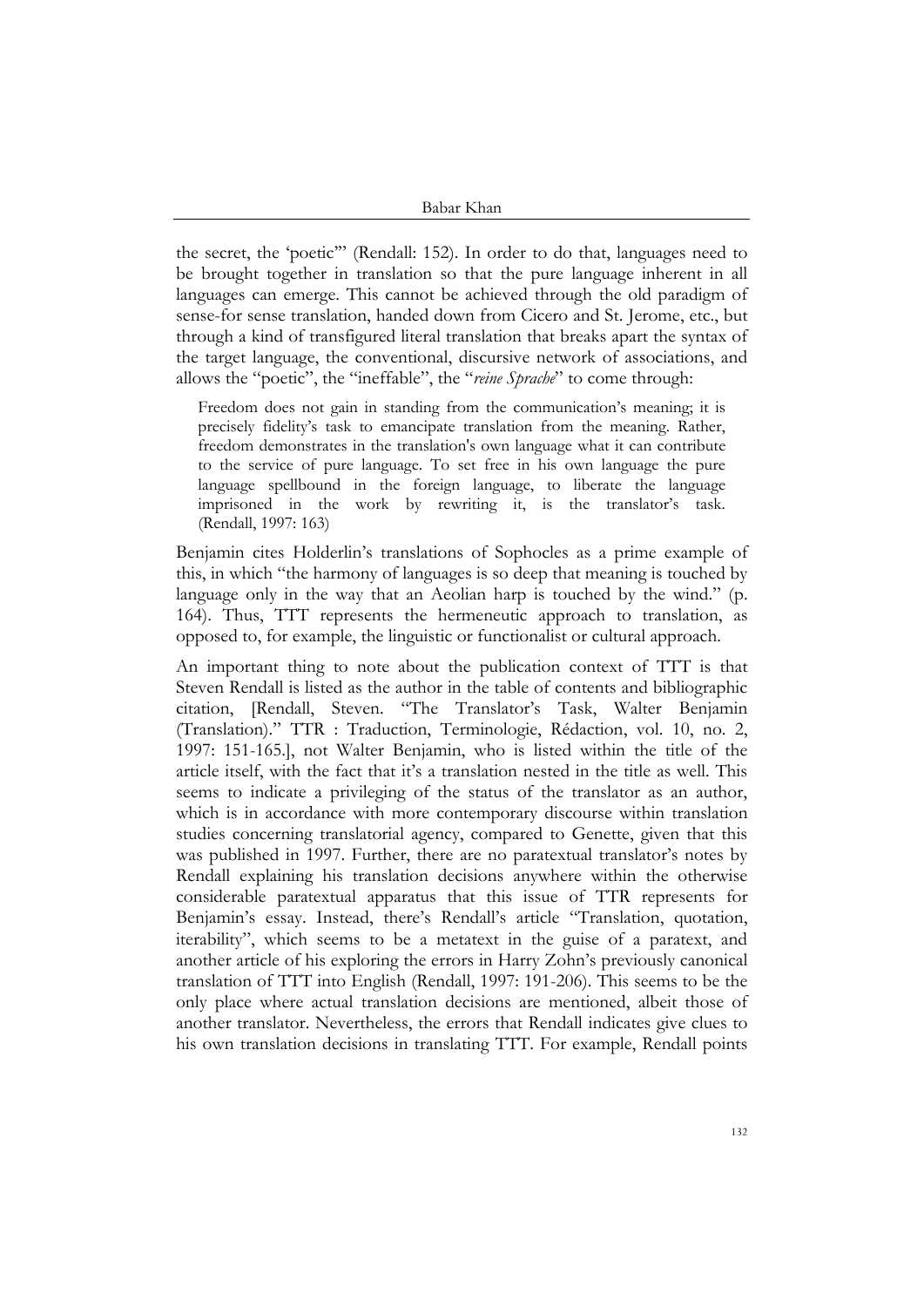to passages in which Zohn has completely inverted Benjamin's meaning in the source text, such as a passage (Rendall: 191-192) which talks about certain concepts in language that acquire meaning and significance when they do not refer exclusively to humanity, which reveals Benjamin's concept of the essential non-human nature of language—here, Zohn completely omitted the negative "do not", making Benjamin say the exact opposite of what he stated in the source text. Another example occurs when Zohn neglects to translate "messianich" in the source text, resulting in "If, however, these languages continue to grow in this manner until the end of their time...", whereas it should read "[…] until the messianic end of their time…", thus obliterating the concept of messianism in this passage which is central to Benjamin's thought (Rendall: 192).

In terms of Genette's paratextual typology, TTT appears at first to be an allographic, posthumous epitext, since it isn't written by Baudelaire, so not authorial, it's written after Baudelaire's death, and it's at a distance, spatial and temporal, to Baudelaire's original edition of *Les Fleurs du mal*. However, it's a translator's preface, to which Genette, as we have seen, accords nonallographic, authorial agency to the extent that the translator comments on his own translation. Yet again, Benjamin does not comment on his actual translation of Baudelaire, at least not directly, but on the act of translation itself. Again, Rendall in "Translation, quotation, iterability", contends that Benjamin was in fact writing about Baudelaire indirectly, as we shall see further in this analysis. There's also a fundamental ambiguity about whether TTT is a paratext or, in fact, a metatext. It's a perfect embodiment of "The transtextual relationship that links a commentary to 'the text it comments upon (without necessarily citing it)'" (Genette, 2001: xix), since Benjamin does not cite his translations of Baudelaire at all in it.

In terms of post-Genette paratextual scholarship, TTT would easily fall into the category of Sehnaz Tahir Gürcağlar's extratext, "the general meta-discourse on translation circulating independently of individual translated texts" (Tahir Gürcağlar, 2002: 44), given that it is a meta-discourse *par excellence* on translation that is almost always published independently of the translated Baudelaire poems that it is supposed to form a preface to. It is also, of course, a meta-discourse in the sense that it posits a kind of metalanguage, the pure language or *reine Sprache*, towards which translation, in the ideal Benjaminian sense, should be a gateway. According to Evelyn Dueck's classifications (Batchelor, 2018: 31; Dueck, 2014: 213), it's a translatorial epitext, those authored and emanating directly from the translator. In terms of its timeframe,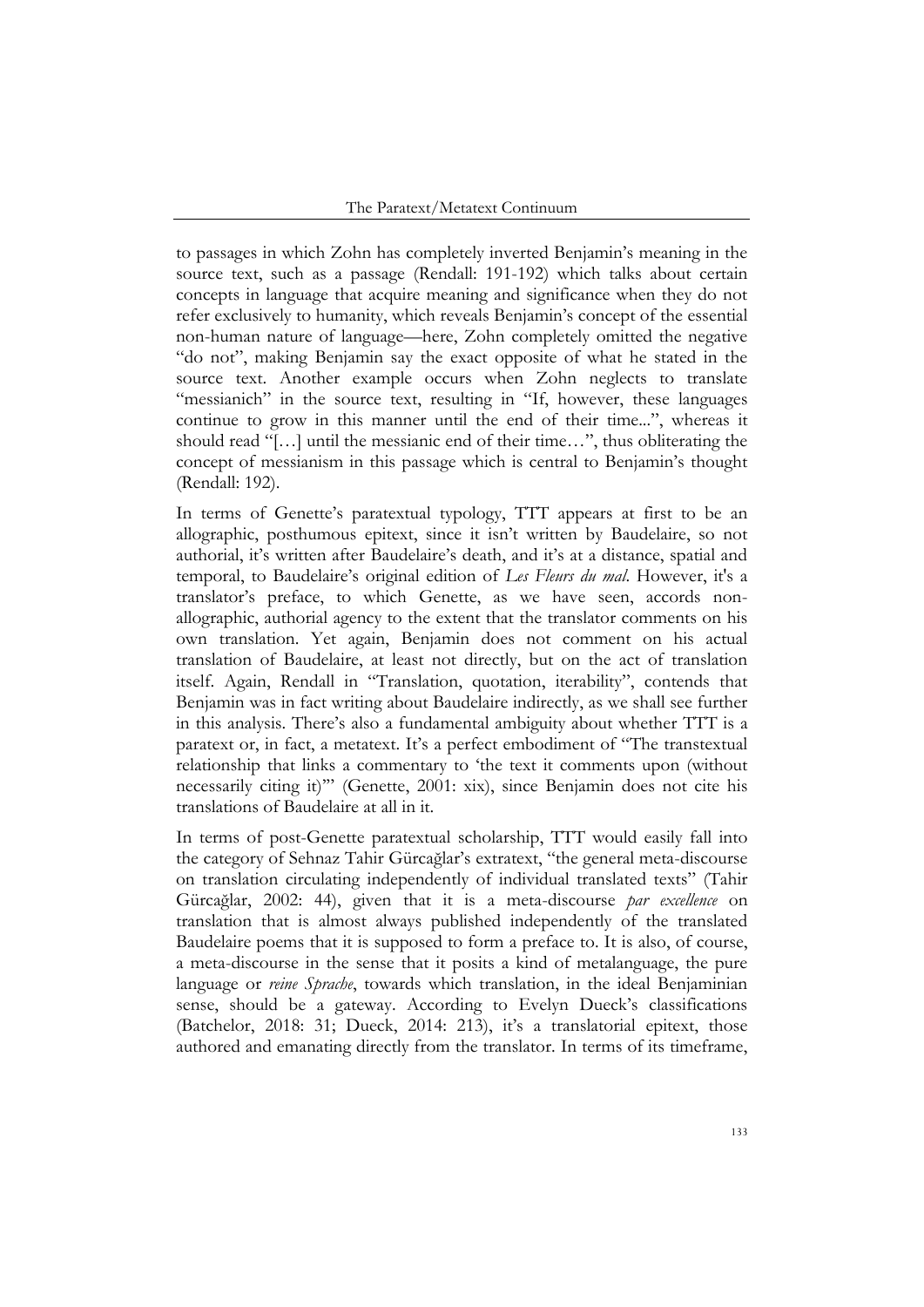we learn from Steven Rendall, in a footnote, that TTT was written much after the Baudelaire translations were completed:

It is clear, however, that "The Translator's Task" was written as a preface to the translations, and was composed long after the latter were largely completed. Benjamin had begun work on the translations as early as 1914, according to a letter he wrote to Hoffmansthal in 1923; the earliest extant manuscript draft dates from 1915 (GS 4,2:890). Benjamin was thus working on the translations at about the same time as he was writing his essay "On Language as Such and on the Language of Men." (Rendall, 1997: 180)

So, according to Kathryn Batchelor's temporal categories (Batchelor, 2018: 156-7), it would be classified as "post-TT" (target text) relative to its composition, but "with-TT" relative to its publication, since it was published at the same time as the Baudelaire translations that it was a preface to, in 1923. In terms of the possible addressees for TTT, beyond what Genette calls "the public" (Genette, 2001: 9), it would be readers in Germany who would be interested in French Late Romanticism and Baudelaire, and also those who could appreciate the fact that it had a "philologically correct" (Rendall, 1997: 185) reproduction of the original French text, on the left-hand page. Similarly, the addressees of Rendall's translation of TTT in the journal *TTR* would not primarily be the general public, but translation scholars and students to whom the journal is mainly addressed.

Finally, in terms of function, as Genette would say "the illocutionary force of its message" (Genette: 10), we can say that it's interpretive or hermeneutic, an archetypal metatext on translation itself. It could also represent, as Paul de Man asserts, a new kind of modernity, an attempt to overcome the "secular historicity" upon which the old concept of modernity depended (De Man, 1985: 17) and to re-establish "the sacred" or poetic experience that the previous type of modernity had lost contact with, to reinfuse the "sacred" into secular modernist discourse. A possible function of Steven Rendall's translation of TTT could also be to propagate a similar hermeneutics of the sacred and poetic in a late 90s context that had gone through structuralism, and the linguistic, functionalist, and cultural turns successively. Alexis Nouss, the editor of the special issue of *TTR* dedicated to Benjamin's essay, offers his own justification for publishing a new translation of TTT, namely that he is enacting the logical fulfillment of Benjamin's idea of the "continuing life" of originals through the multiplicity of their translations. More specifically, Nouss wants to provide a more accurate and accessible rendering of the text, while at the same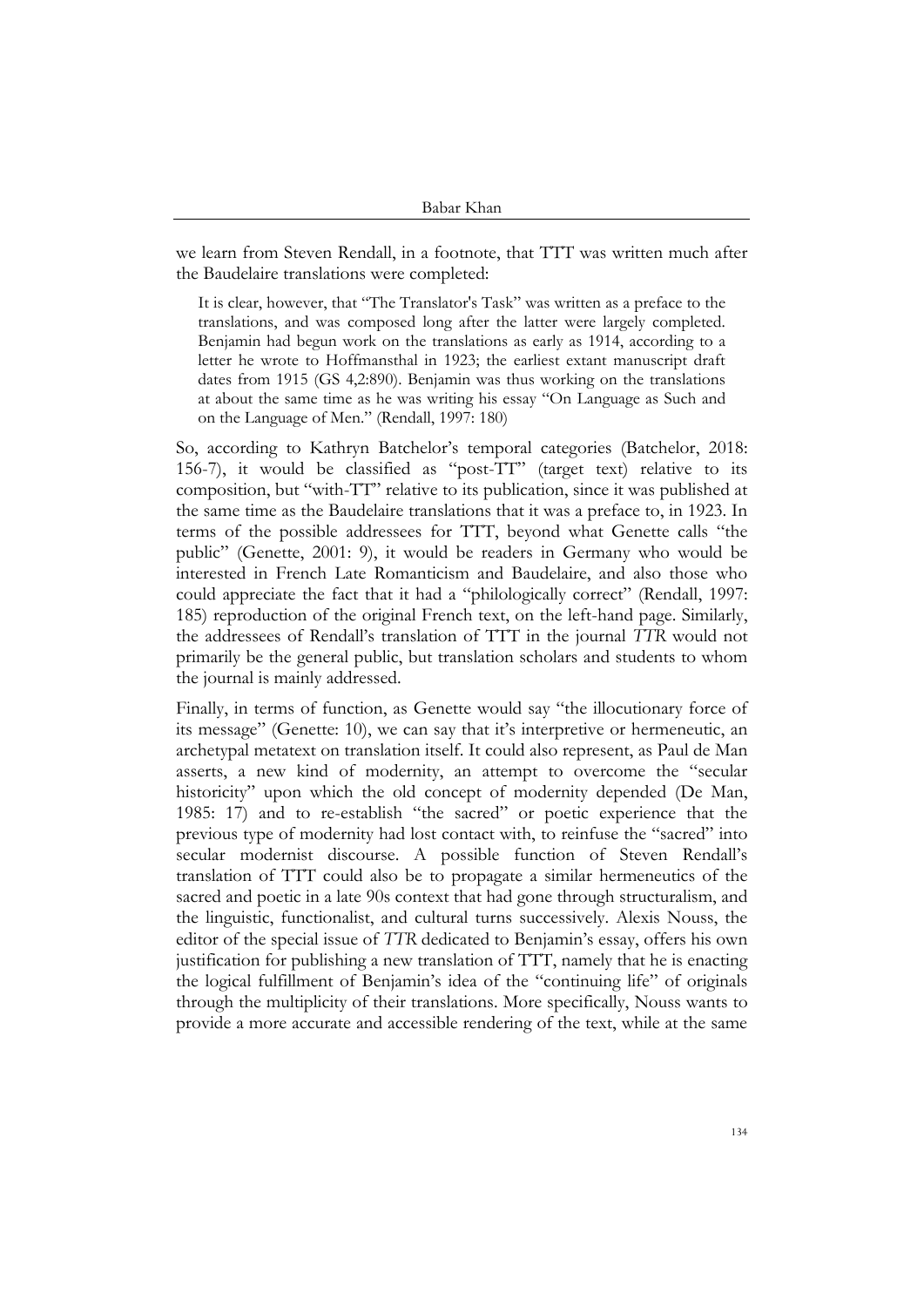time maintaining the "conceptual opacity" of Benjamin's language. (Nouss, 1997: 9-12)

### *5. Paratextual Analysis of Steven Rendall's "Translation, quotation, iterability"*

Turning now toward's Steven Rendall's essay "Translation, quotation, iterability", one can say that in some ways it stands in a similar relation to Benjamin's TTT that the latter stands in relation to the Baudelaire translations it prefaces. On one level, it's supposed to be a paratextual preface that presents Rendall's translation of TTT, yet there's no actual mention of the translation itself or his translation process. Instead, it unveils itself as a metatext centred around a particular way of looking at TTT, with the crucial difference that it at least mentions the content of TTT and quotes from it. Rendall focuses on the metaphysics of language and explores the full implications of what Benjamin means by "pure language". He sees Benjamin's concept of translation in TTT as another version of Derrida's "iterability", the repetition of a word or text in another context, thus "naming" the word, tearing it out of its usual chain of signification, and reconnecting it with its origin in the divine Word:

Benjamin's metaphysical theory of language posits that every thing participates in language, for "it is essential to everything to communicate its spiritual content." […] In Benjamin's account, which is explicitly modeled on the first chapter of Genesis, and perhaps implicitly on Baudelaire's "Correspondances", this spiritual content is the residue of the divine act of creation through the word; mutely communicating their linguistic nature to human beings, things call out for recognition of their divine origin. (Rendall: 168)

Linked to this, according to Rendall, is the idea of "naming", which Benjamin had singled out as the fundamental human language act in his essay "On Language as Such and on the Language of Man". Naming "repeats Adam's naming of the animals in the Bible, and distinguishes it from the symbolic and utilitarian functions of language. For Benjamin, the word as name is immediately related to its object. Naming melds subject and object in a single cognitive act that recognizes the residue of the divine creative word in the object, and thereby reveals language as the sole medium of truth." (Rendall: 174).

In the early part of the essay, Rendall reveals one of its functions: to discuss iterability as a means of clarifying "the place of translation in Benjamin's thought by situating it with respect to other modes of iteration he discusses,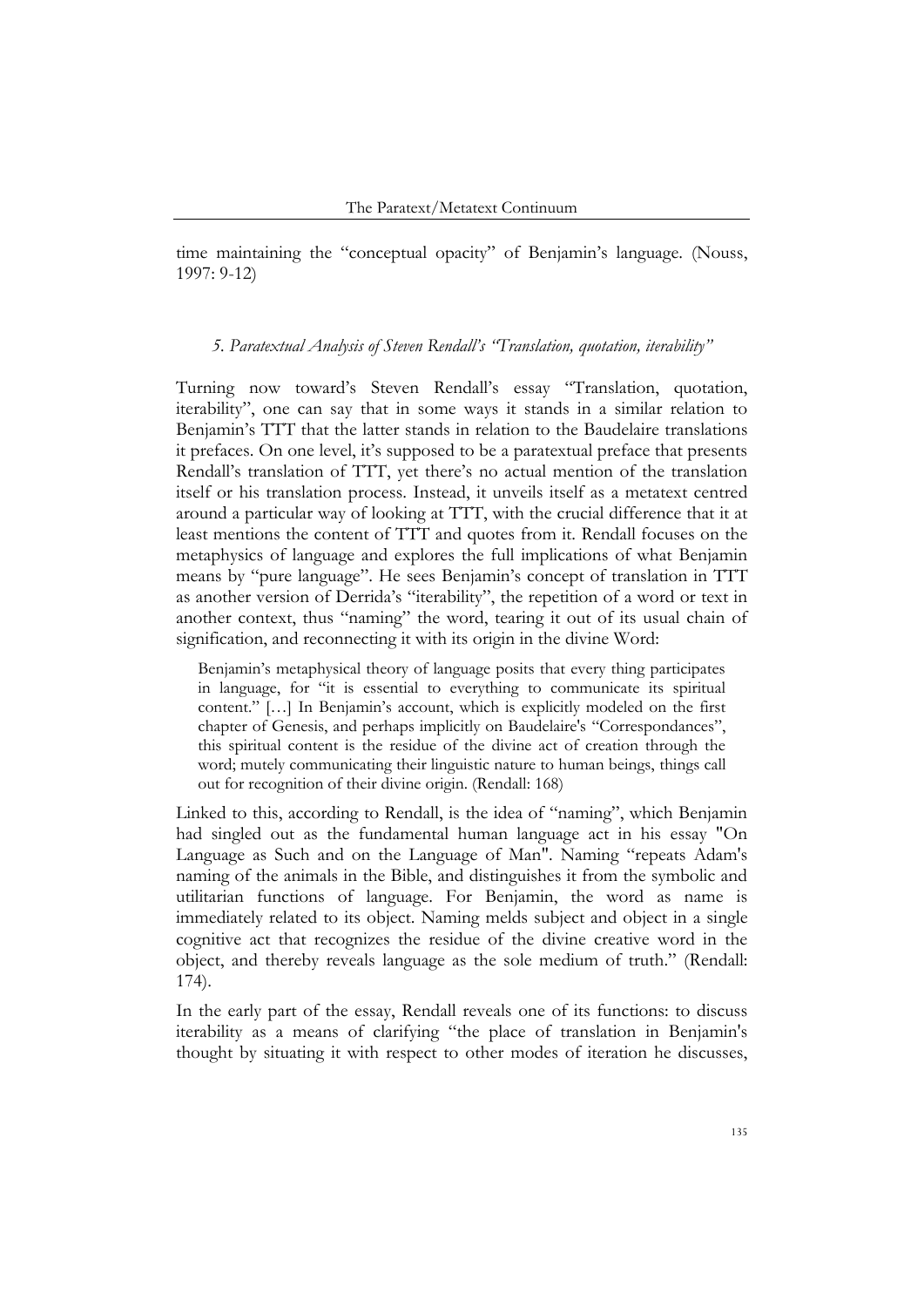and more generally, to suggest a different way of thinking about translation." (p. 169) Following Benjamin, he cites criticism or metatextuality as another mode in the work's continuing life, alongside translation, which Benjamin had explicitly stated in TTT: "The Romantics, he writes, had far more insight than others into the life of art works, but directed almost all their attention to criticism, 'which also represents a phase, even if a lesser one, in the continuing life of the work.'" (p.170) So, there's an interrelated textual continuum between translation, criticism, and quotation, another mode of iteration that he discusses. It's worthwhile to note here that whenever Rendall quotes directly from TTT, he appends a footnote in which he provides the German source text of the quote. This may indicate that he wrote this essay before he had completed his translation of TTT, otherwise he would have referred directly to the translation, instead of translating on the spot for the purposes of this article. Further, he keeps alternating the translation of the title of Benjamin's essay, from "The Task of the Translator" to "The Translator's Task", revealing that he has not yet decided on the title's translation. In terms of Batchelor's classification, it would thus be a "pre-TT" paratext/metatext, in contrast with Benjamin who completed his translations of Baudelaire years before the wrote TTT, as we saw above.

In terms of the possible (inferred, since Baudelaire is never mentioned in Benjamin's essay) relations between TTT and the translated Baudelaire texts it prefaces, Rendall declares that "by making this essay the preface to his translations of Baudelaire's *Tableaux parisiens* he transplants the latter into his own discourse, quotes them and makes them potential examples of his theory of translation." (p. 180) However, Rendall himself admits that's it's not at all clear at first how "how or whether Benjamin's translations of Baudelaire realize the kind of translation he describes in his preface" (p. 180), since the translations are not literal in any ordinary sense: "Not only do his translations not follow the original word-for-word, but their German syntax is relatively normal." (p. 183) Rendall concludes, after a labyrinthine thought process, not unlike Benjamin's syntax in TTT, that it is in the reproduction of a "philologically correct" French source text of the poems, as we saw above, and their confrontation with their translation on the facing page, "a more legitimate confrontation of translation and original ('more legitimate', presumably, because based on a more accurate French text and a more faithful translation)" (p. 186), the difference made by translation is made perceptible, not in an obvious way that is made directly perceptible to the senses, but between the lines' in their differential relation to each other. For the movement away from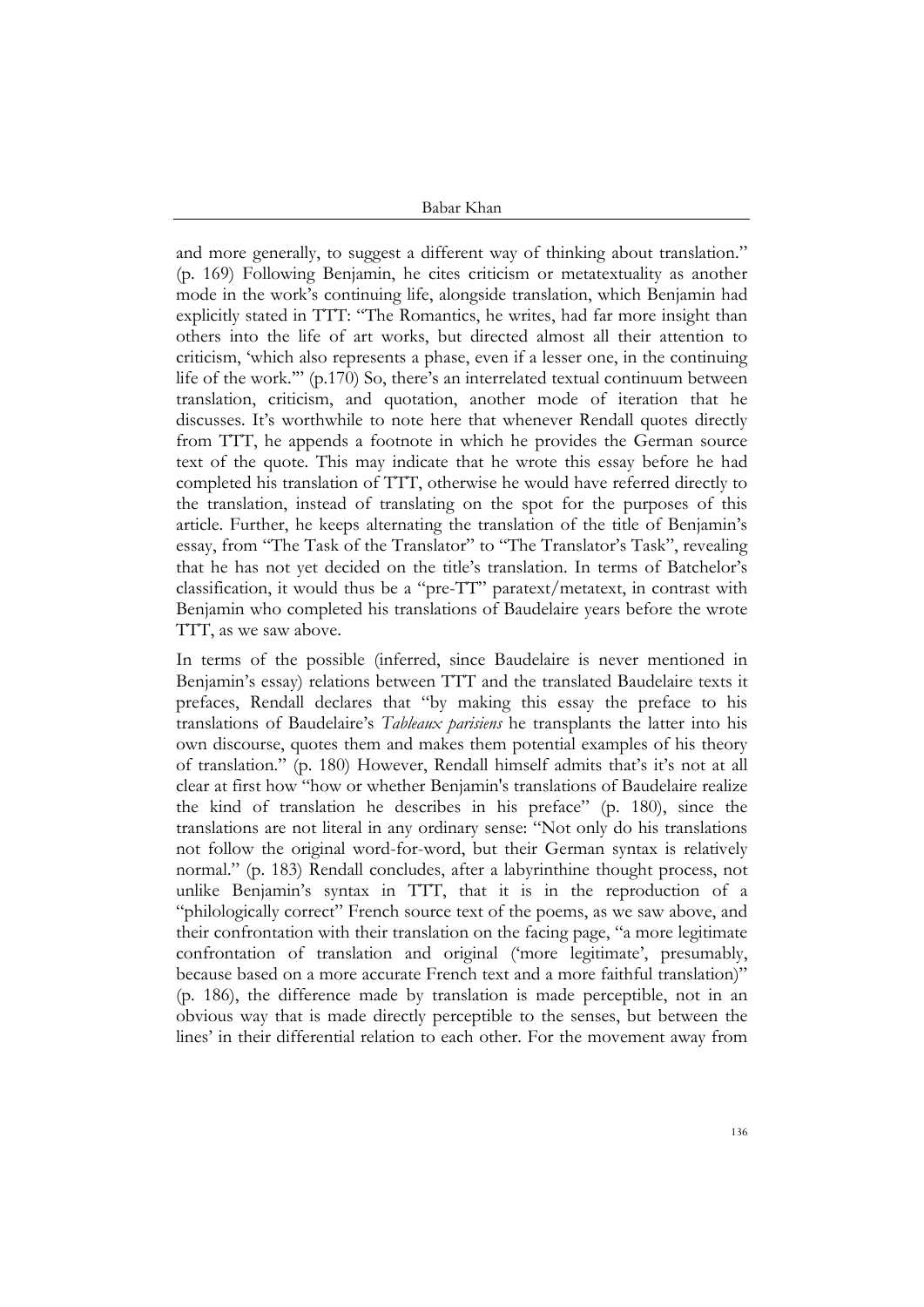language's embroilment in instrumentality and myth is adumbrated, not in the similarity of the two texts, but in their difference. Iterability, translatability, quotatibility are that part of the structure of a thing that differs from the thing itself, points toward something beyond it. For Benjamin, that beyond is pure language (p.187).

### *6. Conclusion*

In conclusion, then, as we have seen, there is a continuum between different variants of paratexts and their sub-categories and metatexts, between Genette's paratextual typology and those of later scholars, between Baudelaire's *Tableaux parisiens* poems and Walter Benjamin's translations of them, and his metatextual shadow-paratext titled "The Translator's Task". In turn, TTT gives impetus to a hermeneutics of translatorial thinking, a reinfusion of sacred phenomenology into secular, modernist discourse, like Benjamin's Angel of History flying backwards into the future, which gives rise to Steven Rendall's "Translation, quotation, iterability", linking Benjamin's pre-structuralist hermeneutics with Derrida's postructuralist iterability. This is the "infinite deferment of the signified" that Barthes evokes (1988: 158). We are in the presence of the Text, a radical, nested intertextuality and hybridity that cuts across works and is subversive of categories, a ludic interplay that coincides with and arrives at, in the end, a revitalized "practice of writing" (Barthes: 164).

### *Bibliography*

- Barthes, R. (1977) *Image, Music, Text*. Translated by S. Heath, 1988. New York: Noonday Press
- Batchelor, K. (2018) *Translation and Paratexts*. London: Routledge.
- Deane-Cox, S. (2014) *Retranslation: Translation, Literature and Reinterpretation.*  Bloomsbury Advances in Translation. London: Bloomsbury Academic.
- Disler, C. (2011). "Benjamin's 'Afterlife': A Productive (?) Mistranslation--In Memoriam Daniel Simeoni." *TTR, 24*(1), pp. 183-221. Available on: http://www.erudit.org.ezproxy.library.yorku.ca/revue/ttr/2011/v24/n1/1013259 ar.pdf